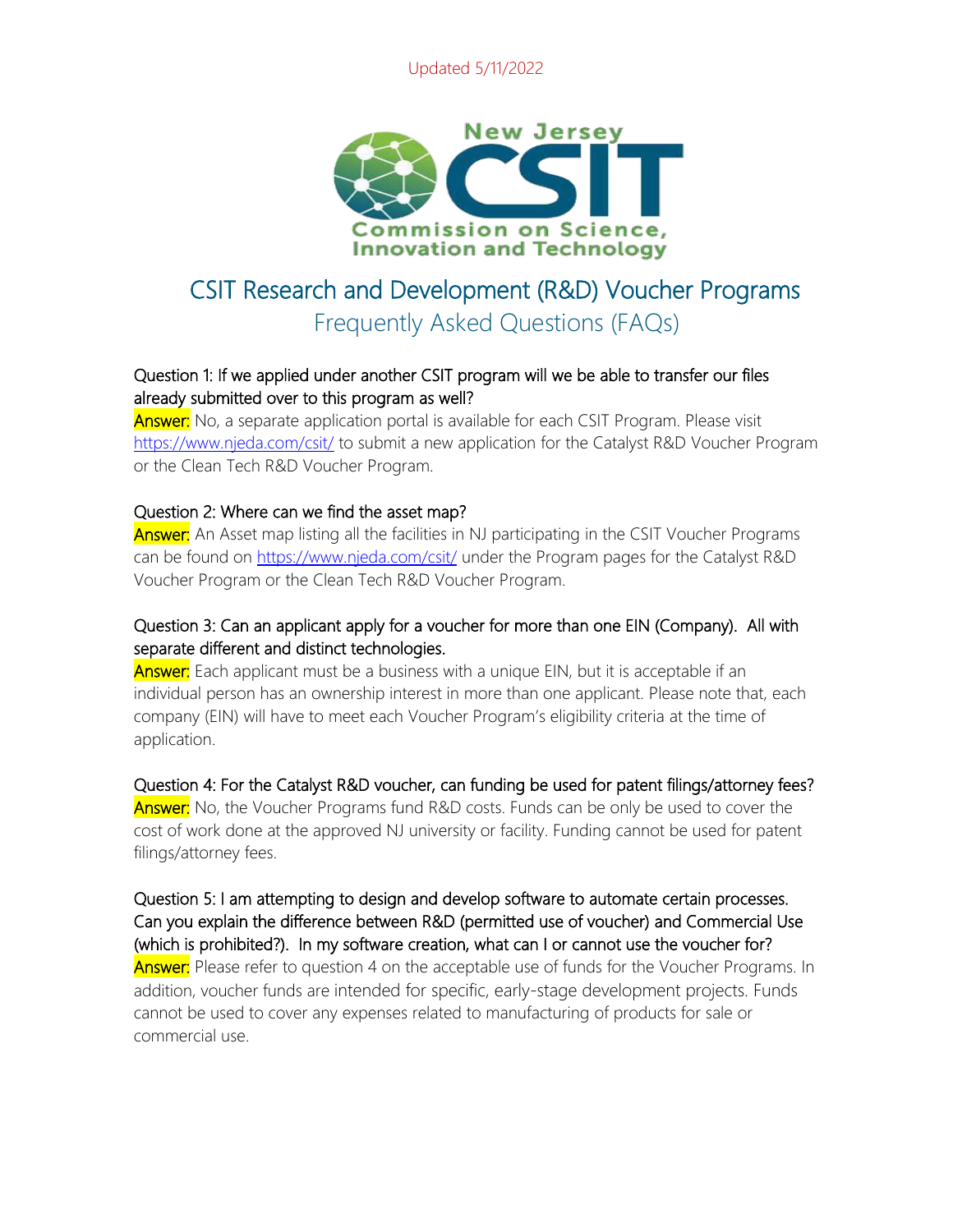# Updated 5/11/2022

Question 6: So, I'm a co-founder on my startup and I work over 40 hours per week with and do not draw a salary or income. How can I show eligibility requirements? We have others working on the company but outside of one part time employee everyone is compensated with equity. **Answer:** Companies that are registered to do business in NJ and meet a Voucher Program's eligibility criteria, including the employee requirements, are eligible to participate regardless of employee compensation status. To demonstrate employee status, applicants can provide other forms of documentation, including but not limited to, a K-1 document, Shareholder Agreement, offer letters or a CEO verification letter. Please contact [csit@njeda.com](mailto:csit@njeda.com) for further assistance.

#### Question 7: Is a self-employed person eligible to apply?

**Answer:** Yes. Please refer to question 6.

#### Question 8: Do the Voucher Programs have cost-share requirements?

**Answer:** No, the CSIT Voucher Programs do not have any cost share requirements and grantees are not required to contribute towards their eligible R&D project. Eligible applicants can receive multiple vouchers, up to an overall cap of \$25,000 over any 12-month period.

#### Question 9: Can you share the link to the tax form that we will need with CSIT on it.

Answer: A current tax clearance certificate, listing NJ Commission on Science, Innovation and Technology, is a required documentation for the Voucher Programs. The document can be obtained from NJ Treasury, kindly visit [https://www16.state.nj.us/NJ\\_PREMIER\\_EBIZ/jsp/home.jsp](https://www16.state.nj.us/NJ_PREMIER_EBIZ/jsp/home.jsp) to obtain the certificate.

## Question 10: How long does it take to get the voucher? Can you explain the process again? We pay the university, and then the State gives a voucher?

**Answer:** The CSIT Voucher Programs have a two-part application. Once an applicant submits all of the required documentation, CSIT will review the application and issue a Voucher Approval letter. The applicant must then execute a Voucher Agreement with CSIT and a separate agreement with the eligible university or facility. The applicant is not required to pay the NJ university/facility; CSIT will reimburse the NJ university/facility after the completion of the scope of work and all supporting documents have been submitted by the applicant and facility.

# Question 11: We have a project in mind but don't know which university might be best to work with (who might have the best expertise), is there any help on identifying a partner?

**Answer:** Yes, CSIT provides assistance to companies looking for facilities. The first part of the application will require applicants to provide a description of the scope of work, voucher needs (facility or equipment) and information on intended facility for use. If an applicant does not have a facility in mind, CSIT meets with the university/facility review committee to discuss and assign applications. Applicants will be matched to the relevant facility with the right resources to carry out the scope of work.